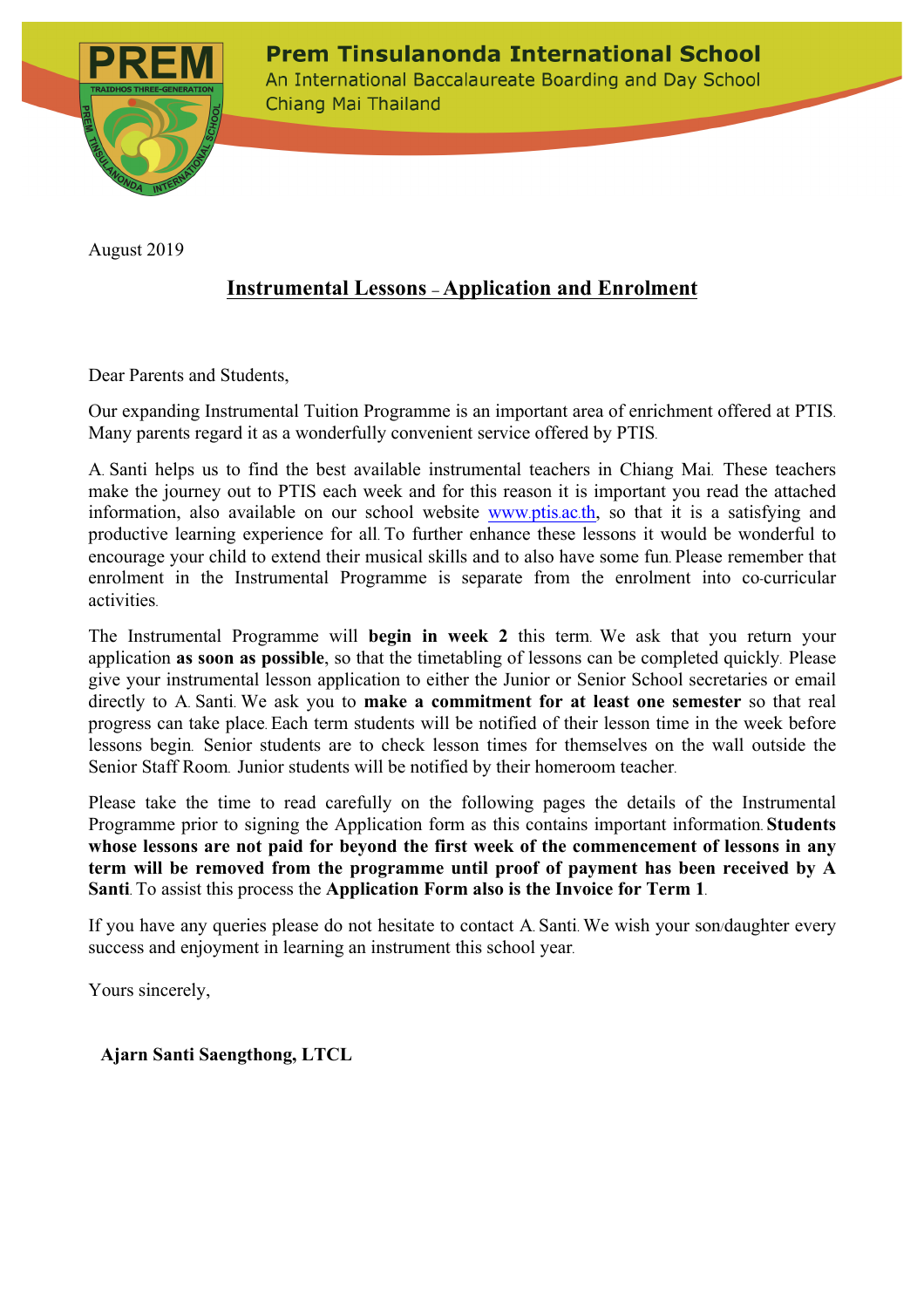# **Instrumental Programme Application**

| My son/daughter is a boarder: Yes  No                                                 |                                                                           |
|---------------------------------------------------------------------------------------|---------------------------------------------------------------------------|
|                                                                                       |                                                                           |
| Instrument:<br><b>Violin</b><br>Piano<br>Level:<br><b>Beginner</b><br>Some experience | <b>Acoustic Guitar</b><br><b>Drums</b><br>Intermediate<br><b>Advanced</b> |
| <b>Lesson</b> type:<br>45 mins @ 600 THB<br>30 mins @ 400 THB<br>60 mins @ 800 THB    |                                                                           |

There are **two payment options** *(please keep receipts or deposit slips as proof of payment):*

1. Cash payment to the Ken (Ajarn Santi assistant) or our music teachers by presenting the Application and Invoice form.

2. Transfer to Ajarn Santi account, as per the details below, and confirm by email to the Accounting Department at santimus@gmail.com

**A/C Name**: Santi Saengthong

**Savings Account Number**: 504-0-45639-3

**Bank's Name**: Bangkok Public Co., Ltd

**Savings Account Number**: 868-2-07862-1

**Bank's Name**: The Siam Commercial Bank Public Co., Ltd

## **Payment undertaking:**

*1. I understand that my child will be taking instrumental lessons at PTIS and I agree to abide by the conditions laid out in the PTIS Instrumental Programme Conditions document available online.*

*2. I understand that this application is for lessons for the year. If I wish my child to discontinue their lessons, I must give notice before the end of a term. I understand that lessons cannot be discontinued midway through a term.*

*3. I understand that lessons will be discontinued after the first week of lessons of any term should proof of payment, that is a deposit slip or receipt, not has been received by A. Santi.*

**Parent signature** ……………………………………………. **Date** ……………………..

**Please return this form, which is available on the school website www.ptis.ac.th, to the Junior School secretary, K. Aey secretaryjs@ptis.ac.th or Senior School secretary, K. Kib secretaryss@ptis.ac.th A. Santi santimus@gmail.com**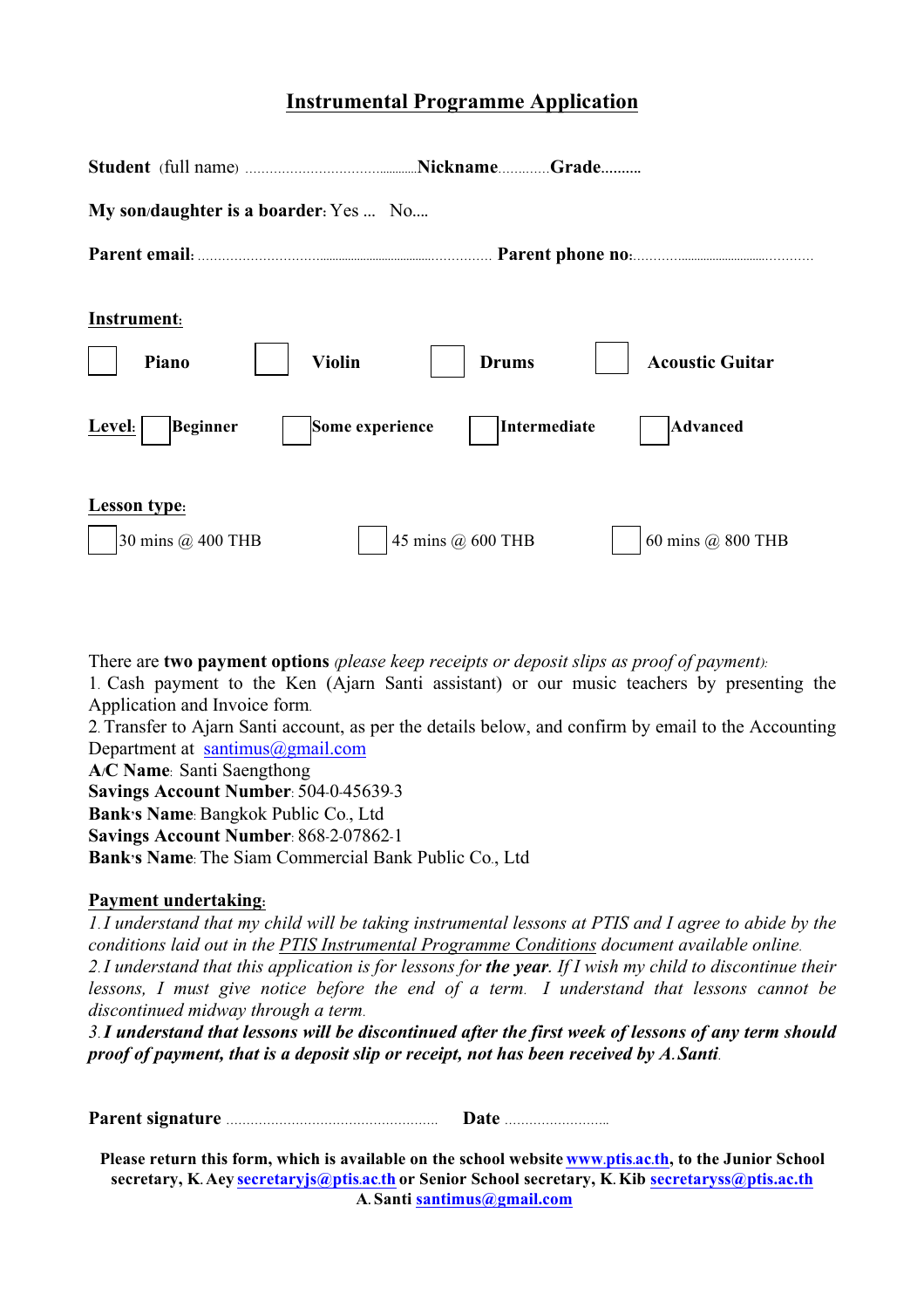## **PTIS Instrumental Programme - Policy and Conditions**

- § Students will be given an instrumental placement once the lesson application is fully completed, signed by a parent, guardian or boarding parent and proof of payment has been presented to A. Santi.
- With the exception of Term 1 when lessons start week 2, lessons will commence on the first week of each term. There will be a set number of lessons in each term. Number of lessons taught each term**:** Term 1**:** 7,8 Term 2**:** 7, Term 3**:** 11 and Term 4**:** 8**.** There will be one or two weeks at the end of each term in which make-up lessons take place if necessary.
- § Students are responsible for arriving at their lessons on time with the correct books and instrument.
- § Junior students waiting for lessons or vans after school will be supervised outside the JS Principal's office.

## **Instrumental lesson cost**

## **400 THB for 30 minutes private lesson 600 THB for 45 minutes private lesson <sup>800</sup> THB for 1 hour private lesson**

## **Payment for Instrumental Lessons**

#### **Semester 1 lessons**

To secure a place in the Instrumental Programme and to start lessons promptly please return your **Application as soon as possible.** Application forms maybe submitted to either the Senior or Junior School secretaries or directly to A. Santi. **Students whose lessons are not paid for beyond the first week of the commencement of lessons in any term will be removed from the programme until proof of payment has been received by A. Santi**.

Any books or materials required for the lessons must be purchased at an additional cost by the parents.

#### **Subsequent terms**

Instrumental lessons will continue for the **whole year** unless notification is provided by the parent or guardian of the student's withdrawal from the programme. It would be greatly appreciated if notification of discontinuation was provided to A. Santi **by the end of the preceding term** as invoices for the forthcoming term will be sent out in the last week of each term**.**

#### **Missed Lesson Policy**

You will be invoiced for **all** of the lessons for each term. If a lesson is missed because the instrumental teacher is unable to attend, then a make-up lesson will be arranged and the student will be informed of the date and time at least a week in advance by either the teacher or by A. Santi.

If a student/parent wishes to organize a make-up lesson or to arrange a new lesson time due to special circumstances, such as excursions or camps, you must contact the instrumental teacher at least **twenty-four hours** in advance of your usual lesson time. Make-up lessons are to be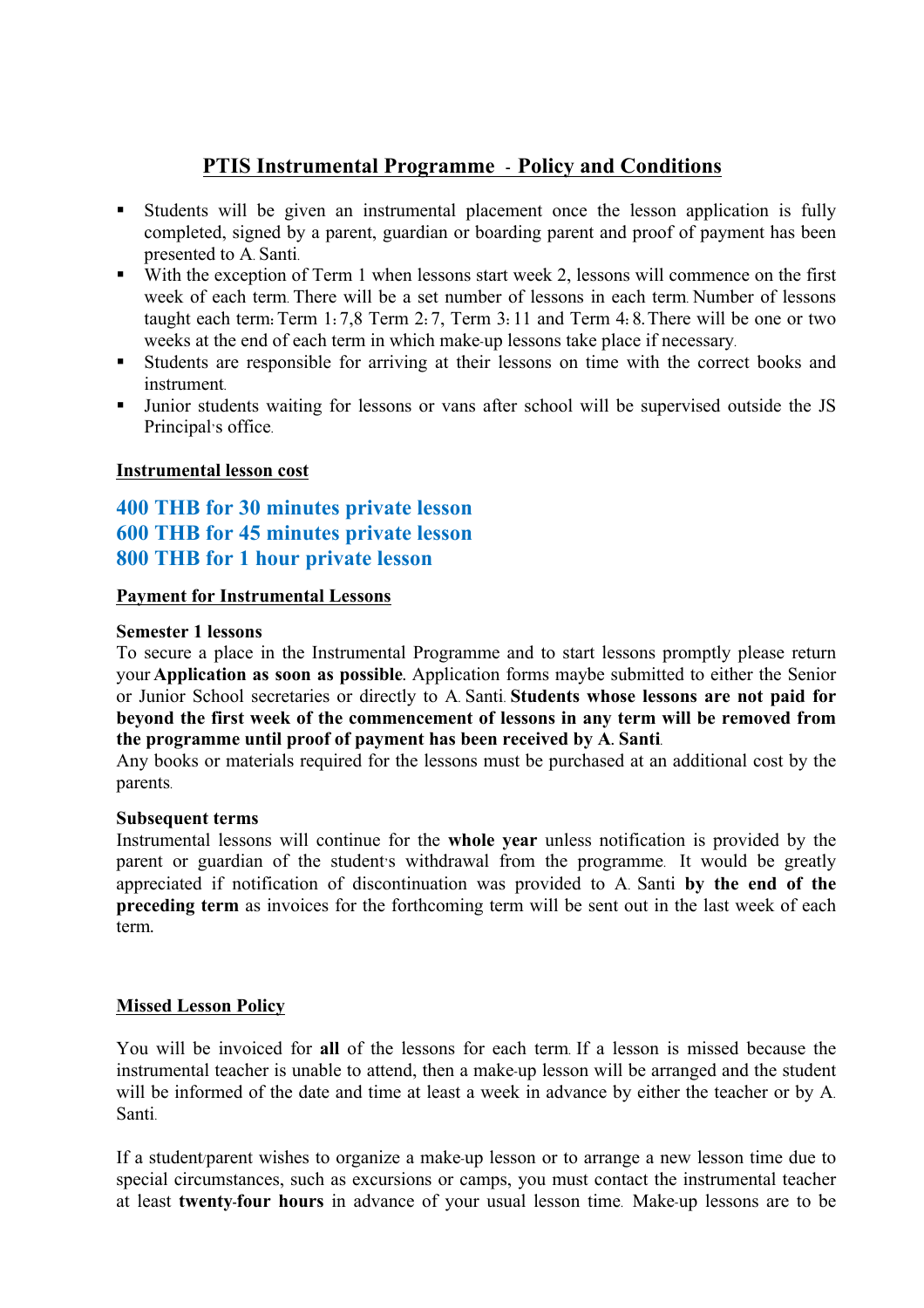organized directly with the instrumental teacher and/or A. Santi. It is preferable if they don't take place in academic time. An option is to organize a make-up lesson on a weekend at Santi Music School near to Central, Kad Suan Kaew. For more information contact A. Santi at santimus@gmail.com

 In case of unforeseen emergencies or sudden closure of the school the instrumental lessons will not be refunded or made up by the instrumental teachers.

#### **To withdraw from the Instrumental Programme**

To cease instrumental lessons students are to bring in written notification from parents, or parents can email A.Santi directly at santimus@gmail.com If a student chooses not to continue their lessons during term, there will be **no refund** given except in extraordinary situations**.**  These will be considered but parents must contact the Head of Music.

#### **Late Applications**

.

Applications maybe considered if there is availability in the current term. Otherwise the student will be waitlisted for the forth coming term.

## **Timetabling Instrumental Lessons**

Wherever possible, lessons will be timetabled after school. However, we recognize that for many younger students this is not the most productive time of day as far concentration and learning is concerned. In addition, with the expansion of our Instrumental Programme, it is not possible to schedule all the lessons after school. Therefore we timetable some lessons during the school day. If you find that your child's lesson is timetabled during the school day, please be assured that this has been done with maximum consideration for your child's learning and with every effort to minimize any negative impact on the normal timetable.

- Junior School students will have a fixed lesson time each week. If it is during the school day, the lesson will be at a time agreed with homeroom teacher, and will not be in a specialist class, except for Music, and occasionally PE. Should the necessity arise a rotating timetable will be implemented.
- Students in Grades 1 3 will be collected from their classroom for their instrumental lesson by the instrumental teacher. Students in Grade 4 and 5 will be expected to make their own way to the lesson.
- Senior School students' lessons are scheduled at a fixed time after school. They will need to take account of this when selecting their Co-curricular activities.
- If demand necessitates lessons to occur during school time this will only apply to Grade 6-10 students who will not miss any more than 30 minutes of curriculum time for instruments each week. It will be the student's responsibility to catch up any missed work and homework assignments. Grade 11 and 12 will not miss any curriculum time.
- Once the timetabling of the lessons has been completed, parents and students are respectfully asked **not** to make requests for changes. The scheduling is a complicated process, and many factors have to be taken into consideration.